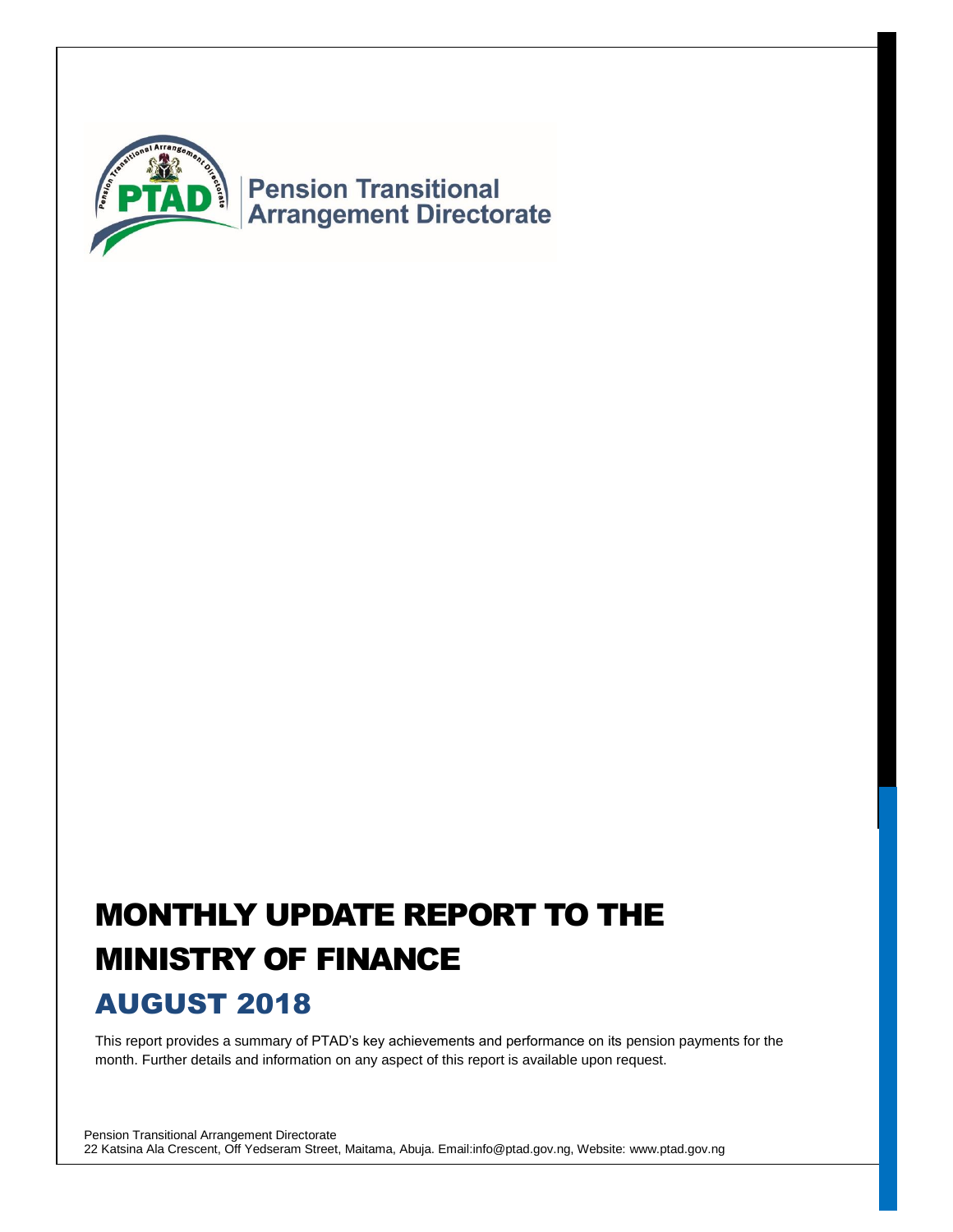### **LEADERSHIP PAPERS**

## MONTHLY UPDATE REPORT AUGUST 2018

### **The Directorate holds its first ever Stakeholder Engagement in the South West (Lagos)**

"To achieve and sustain optimal pensioner satisfaction and stakeholder buy-in and collaborations" is a key 'Strategic Objective' which the Directorate strives to achieve. With that in mind, the Directorate held a Stakeholder Engagement for South West, in Lagos. The forum has provided the opportunity for Management to connect well with stakeholders in the Pension Sector, Legislators, Unions and

### **PTAD Paid N8.20bn To 237,933 Pensioners In Q1 2018**

The Pension Transitional Arrangement Directorate (PTAD) paid a total of N8.20 billion to 237,933 pensioners in the first quarter ended 31 March, 2018, a review of the statutory monthly returns rendered has revealed.

LEADERSHIP exclusively gathered that total pension payment to the Nigerian Social Insurance Trust Fund (NSITF) pensioners' amounts to N4.13 billion as at the end of the first quarter of 2018.

of course the Pensioners. This continuous engagement with Stakeholders is key to the gains made so far by the Directorate. At a time when Fraudsters are at large and thousands of Pensioners are being added/removed on payroll, it is important for the Pensioners to know and understand what to expect and possible challenges they may face.

PTAD holds regular stakeholder meetings and workshops where important issues are raised and deliberated. Pensioners are updated on new policies, processes and tools that are relevant. These are

also communicated and discussed with Stakeholders. PTAD always plans to ensure that pensioners have a clear understanding of the **Directorates** activities (as well as **Verification** plans) and are carried along.

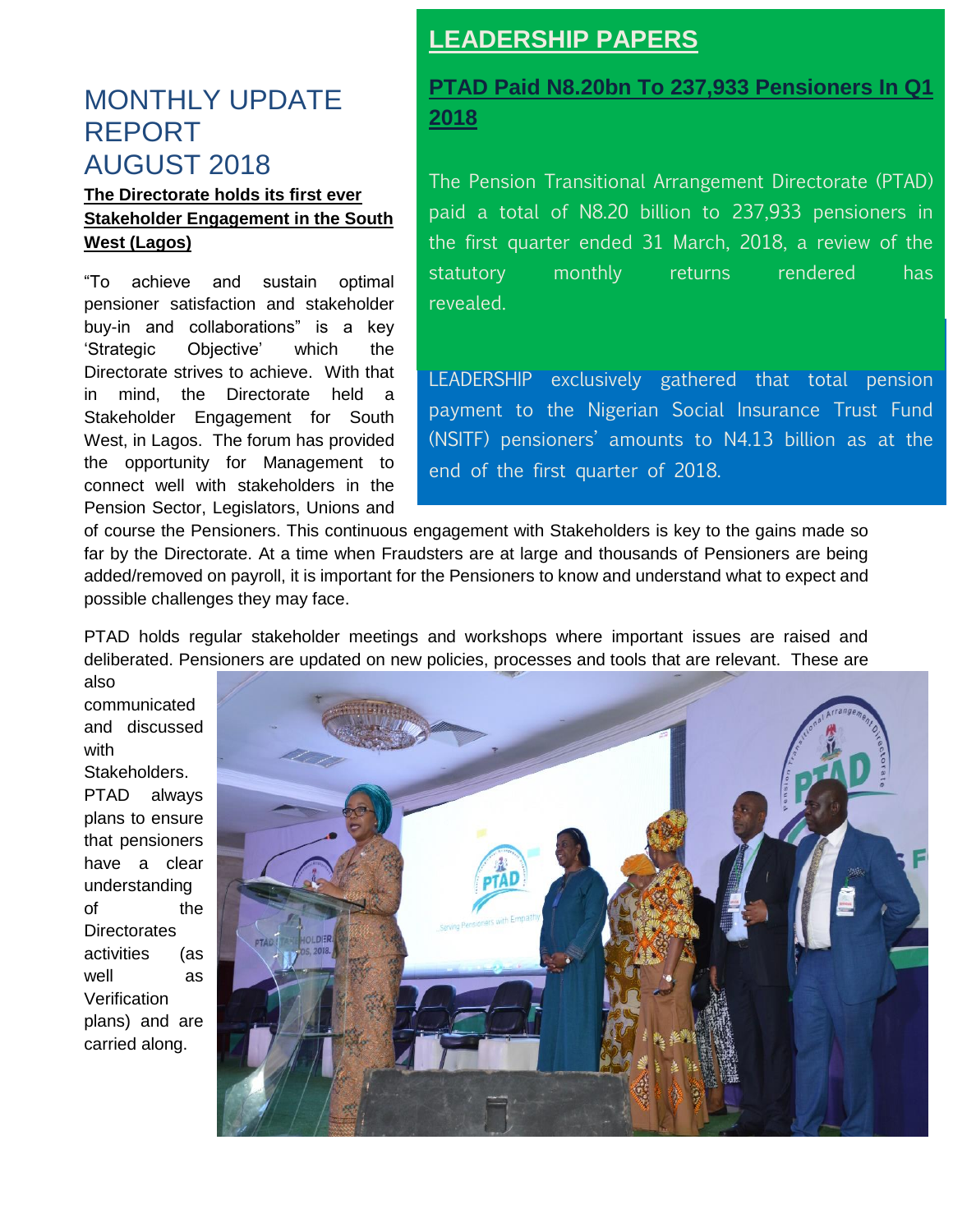### **SUMMARY OF AUGUST 2018 PENCOM STATUTORY RETURNS**

| DEPARTMENTS     | <b>NUMBER OF PENSIONERS</b> | <b>AMOUNT UTILIZED FOR</b><br><b>PAYMENTS OF PENSIONS AND</b><br><b>GRATUITIES</b> |
|-----------------|-----------------------------|------------------------------------------------------------------------------------|
| CIPPD           | 11,925                      | 617,436,176.67                                                                     |
| <b>PaPD</b>     | 101,315                     | 4,090,934,183.71                                                                   |
| <b>CSPD</b>     | 99,645                      | 1,674,142,366.34                                                                   |
| $\parallel$ PPD | 16,013                      | 557,505,536.69                                                                     |
| <b>TOTAL</b>    | 228,898.00                  | 6,940,018,263.41                                                                   |

|              | <b>VARIANCE ANALYSIS</b>    |               |                    |                                                   |                    |                |
|--------------|-----------------------------|---------------|--------------------|---------------------------------------------------|--------------------|----------------|
| <b>DEPTS</b> | <b>NUMBER OF PENSIONERS</b> |               | <b>CHANGE IN %</b> | AMOUNT PAID FOR PENSIONS AND<br><b>GRATUITIES</b> | <b>CHANGE IN %</b> |                |
|              | <b>JULY</b>                 | <b>AUGUST</b> |                    | <b>JULY</b>                                       | <b>AUGUST</b>      |                |
| <b>CIPPD</b> | 11,939                      | 11,925        | IJĻ<br>0.12%       | 618,724,994.05                                    | 617,436,176.67     | II. L<br>0.21% |
| PaPD         | 101,041                     | 101,315       | 0.27%              | 4,082,695,603.00                                  | 4,090,934,183.71   | 0.20%<br>KY    |
| <b>CSPD</b>  | 96,191                      | 99,645        | 3.47%              | 1,638,354,126.40                                  | 1,674,142,366.34   | 2.14%<br>KY    |
| <b>PPD</b>   | 16,033                      | 16,013        | 0.12%              | 557,928,344.22                                    | 557,505,536.69     | 0.08%          |
| <b>TOTAL</b> | 225,204                     | 228,898       | K<br>1.61%         | 6,897,703,067.67                                  | 6,940,018,263.41   | KY<br>0.61%    |

### **CIPPD**

The variation in number of pensioners on the payroll and the total amount is as a result of the net decrease in the number of pensioners on the Payroll between the two months' period under review. There were 2 Pensioners restored to the payroll; 2 newly enrolled; 9 Pensioners were reported as deceased and 9 Pensioners were suspended after three consecutive failed payment yielding a net decrease of 14 on the payroll and a Monetary Value of N1,288,817.38.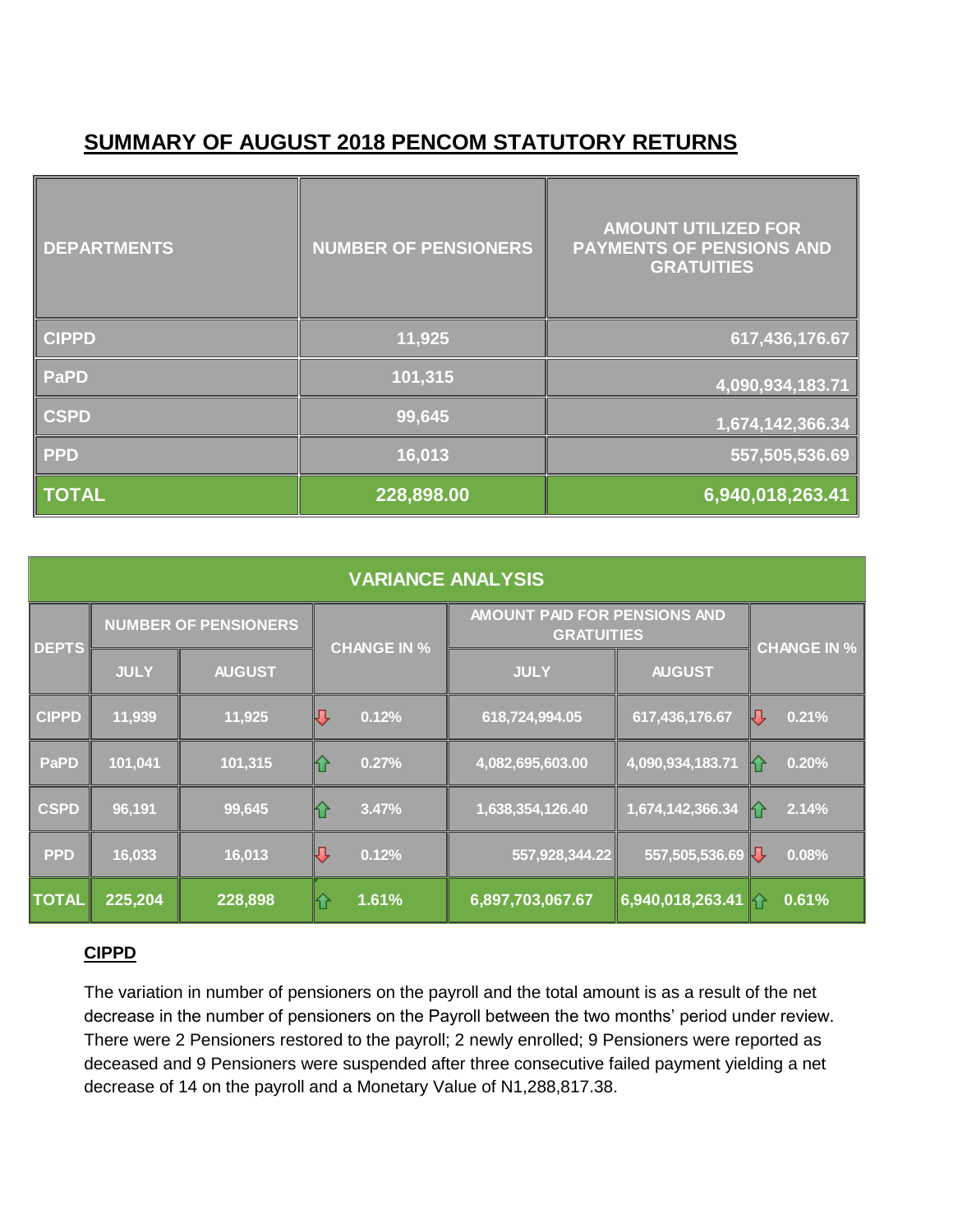### **PaPD**

Total number of pensioners has increased by 274 largely due to the addition of Nigeria Re-Insurance Corporation (Nigeria Re) pensioners to the payroll. This is shown largely by a N8, 741,041.77 increase in Monthly pension of the Other Public Sector & Research Institute sector which houses the Nigeria-Re pensioners. It should be noted that despite a cumulative net increase in total number of pensioners, few pensioners were removed from the payroll due to death which shows that the rate of new enrollee is higher than the death rate for August 2018.

#### **CSPD**

The variation in number of pensioners on the payroll and the total amount is as a result of the net increase (Positive Adjustment and addition) in the number of pensioners on the Pay Roll. 3,454 pensioners were added and restored to payroll amounting to N37,062,979.98 and 56 pensioners were removed from payroll due to death cases and joint account amounting to N1,274,736.98, hence the difference of 3.47 % This amounted to a monetary value of N35,788,240.

#### **PPD**

There is a negative variation in number of pensioners on the payroll for the month of July and August 2018. There were 31 removals from the payroll: 2 due to section 6 NOKs that matured, 23 pensioners with joint accounts and 6 deceased pensioners amounting to N600, 253.34.There were 9 pensioners restored to the payroll amounted to N177, 445.81.

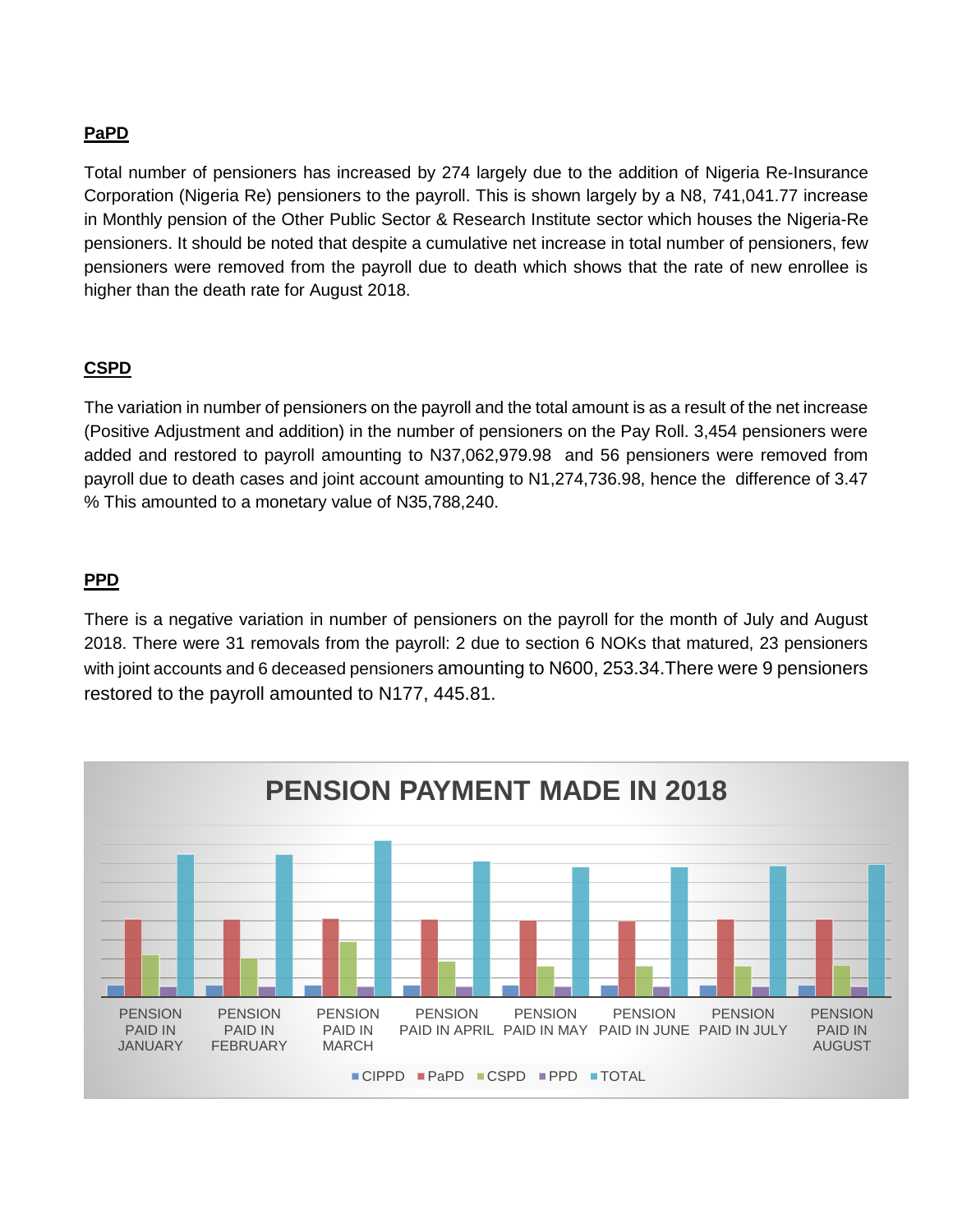

The above chart outlines a comparative analysis of the Civil Service post verification activity. Clearly showing that over three thousand verified Pensioners were added to the payroll in the month of August.

| S/No | <b>Department</b>       | <b>Total Complaints</b><br><b>On the Complaints</b><br>Portal as at 31th<br><b>August 18</b> | Total<br><b>Rejected</b><br><b>Complaints</b> | <b>Total</b><br><b>Resolved</b><br><b>Complaints</b> | <b>Total Rejected &amp;</b><br><b>Resolved Complaints</b><br><b>Closed</b> | Outstanding<br><b>Complaints as at</b><br>today 31st August<br>18 |
|------|-------------------------|----------------------------------------------------------------------------------------------|-----------------------------------------------|------------------------------------------------------|----------------------------------------------------------------------------|-------------------------------------------------------------------|
|      | <b>Fresh Complaints</b> | a                                                                                            | b                                             | c                                                    | $b + c = d$                                                                | $a - d$                                                           |
|      |                         | 1349                                                                                         | 654                                           | 0                                                    | 654                                                                        | 695                                                               |
| 2    | <b>CIPD</b>             | 625                                                                                          | 112                                           | 110                                                  | 222                                                                        | 403                                                               |
| 3    | <b>PPD</b>              | 451                                                                                          | 62                                            | 31                                                   | 93                                                                         | 358                                                               |
| 4    | <b>CSPD</b>             | 2897                                                                                         | 109                                           | 650                                                  | 759                                                                        | 2138                                                              |
| 5    | PaPD                    | 1585                                                                                         | 106                                           | 3                                                    | 109                                                                        | 1476                                                              |
|      | Total                   | 6907                                                                                         | 1043                                          | 794                                                  | 1837                                                                       | 5070                                                              |

**Table 1: Summary of the progress report on Complaints Portal from Aug 16 to 31st AUGUST 18**

#### **KEY ACTIVITIES/ACHIEVEMENTS FOR THE MONTH OF AUGUST, 2018**

| <b>Pension</b><br>Administration | <b>PARASTATAL PENSIONS</b><br>Timely and successful payment of 101,315 Pensioners on payroll, amounting to<br>#4,090,934,183.71.<br>Arrears complaints totaling 65, with a cumulative value of N21, 301, 556.62 was<br>resolved. |
|----------------------------------|----------------------------------------------------------------------------------------------------------------------------------------------------------------------------------------------------------------------------------|
|                                  |                                                                                                                                                                                                                                  |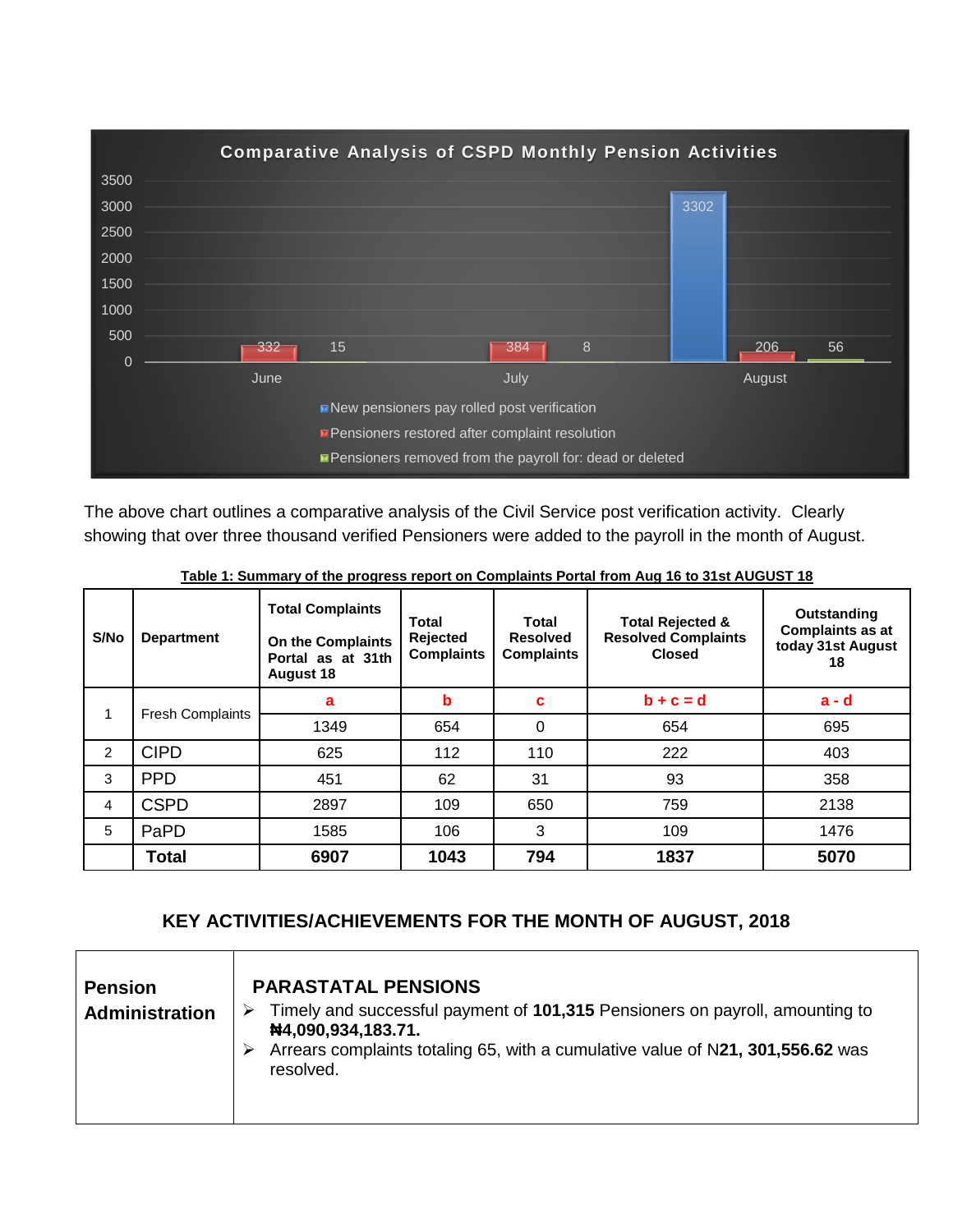|                     | <b>CIVIL SERVICE PENSIONS</b>                                                                                                                                         |                               |                     |                               |                               |                               |              |
|---------------------|-----------------------------------------------------------------------------------------------------------------------------------------------------------------------|-------------------------------|---------------------|-------------------------------|-------------------------------|-------------------------------|--------------|
|                     | $\triangleright$ Timely and successful payment of 99,645 Pensioners on payroll, amounting to                                                                          |                               |                     |                               |                               |                               |              |
|                     | #1,674,142,366.34.                                                                                                                                                    |                               |                     |                               |                               |                               |              |
|                     | > A total of 9,985 verified pensioners' files (Flagged and/or QA Failed); 6,608 qualified                                                                             |                               |                     |                               |                               |                               |              |
|                     | for benefit computation; 2,052 require to provide additional information and 996<br>disqualified. The others include 27 for PENCOM, 23 for IT technical review and 20 |                               |                     |                               |                               |                               |              |
|                     | not on system                                                                                                                                                         |                               |                     |                               |                               |                               |              |
|                     |                                                                                                                                                                       |                               |                     |                               |                               |                               |              |
|                     | <b>POLICE PENSIONS</b>                                                                                                                                                |                               |                     |                               |                               |                               |              |
|                     | Timely and successful payment of 16,013 pensioners on payroll, amounting to<br>➤                                                                                      |                               |                     |                               |                               |                               |              |
|                     | #557,505,536.69.<br>$\triangleright$ Removed a total of Thirty one (31) pensioners from the payroll. Joint account: 23,                                               |                               |                     |                               |                               |                               |              |
|                     | Death cases: 6, Matured Section 6: 2                                                                                                                                  |                               |                     |                               |                               |                               |              |
|                     | $\triangleright$ Successfully added Nine (9) Regular Pensioners back on the payroll                                                                                   |                               |                     |                               |                               |                               |              |
|                     |                                                                                                                                                                       |                               |                     |                               |                               |                               |              |
|                     |                                                                                                                                                                       |                               |                     |                               |                               |                               |              |
|                     | <b>CUSTOMS IMMIGRATIONS AND PRISONS PENSIONS</b>                                                                                                                      |                               |                     |                               |                               |                               |              |
|                     | Timely and successful payment of 11,925 pensioners on payroll, amounting to<br>➤                                                                                      |                               |                     |                               |                               |                               |              |
|                     | N617, 436, 176.67.<br>$\triangleright$ Approval was given for the payment to a total of 11,925 pensioners pay rolled for                                              |                               |                     |                               |                               |                               |              |
|                     | August, 2018 monthly pension amounting to N617, 436, 176.67. Payment                                                                                                  |                               |                     |                               |                               |                               |              |
|                     | completed.                                                                                                                                                            |                               |                     |                               |                               |                               |              |
|                     | > 2 Newly Enrolled pensioners, 2 Pensioners were Restored, 3 upward adjustments, 4                                                                                    |                               |                     |                               |                               |                               |              |
|                     | downward adjustments and 9 dead pensioners removed from the payroll in August,<br>2018 bringing the total number of CIPPD pay rolled pensioners in August 2018 to     |                               |                     |                               |                               |                               |              |
|                     | 11,925.                                                                                                                                                               |                               |                     |                               |                               |                               |              |
|                     |                                                                                                                                                                       |                               |                     |                               |                               |                               |              |
| <b>Verification</b> | <b>UNIT: VERIFICATION</b>                                                                                                                                             | <b>CSPD</b>                   | <b>PPD</b>          | <b>CIPPD</b>                  | <b>PaPD</b>                   | <b>TOTAL</b>                  |              |
|                     | <b>Pure Federal</b>                                                                                                                                                   | 151                           | $\overline{0}$      | $\mathbf 0$                   | 58                            | 209                           |              |
|                     |                                                                                                                                                                       |                               |                     |                               |                               |                               |              |
|                     | <b>Due Pensioner</b>                                                                                                                                                  | $\overline{2}$                | 0                   | $\overline{0}$                | $\overline{0}$                | $\overline{2}$                |              |
|                     | <b>SWFS</b>                                                                                                                                                           | 40                            | $\overline{0}$      | $\overline{0}$                | $\overline{0}$                | 40                            |              |
|                     | section 5                                                                                                                                                             | $\boldsymbol{0}$              | $\mathbf 0$         | $\overline{0}$                | $\overline{0}$                | $\overline{0}$                |              |
|                     | <b>Section 6</b>                                                                                                                                                      | $\mathbf 0$                   | 0<br>$\overline{0}$ | $\mathbf 0$                   | $\mathbf 0$                   | $\overline{0}$                |              |
|                     | War affected                                                                                                                                                          | $\mathbf 0$<br>$\overline{0}$ | $\overline{0}$      | $\overline{0}$<br>$\mathbf 0$ | $\overline{0}$<br>$\mathbf 0$ | $\mathbf 0$<br>$\overline{0}$ |              |
|                     | <b>Steel Rolling</b>                                                                                                                                                  |                               |                     |                               |                               | $\overline{0}$                |              |
|                     | <b>Downsized</b>                                                                                                                                                      | $\mathbf 0$                   | $\mathbf 0$         | $\overline{0}$                | $\mathbf 0$                   |                               |              |
|                     | <b>NOK</b>                                                                                                                                                            | $\overline{4}$                | $\overline{0}$      | $\mathbf 0$                   | 26                            | 30                            |              |
|                     | <b>Total</b>                                                                                                                                                          | 197                           | $\mathbf 0$         | $\mathbf 0$                   | 84                            | 281                           |              |
|                     | <b>LAGOS VERIFICATION</b>                                                                                                                                             | 132                           | $\mathbf 0$         | $\mathbf 0$                   | 119                           | 251                           |              |
|                     | <b>SUMMARY FOR THE WEEK</b>                                                                                                                                           |                               |                     |                               |                               |                               |              |
|                     | <b>ENDING</b>                                                                                                                                                         | <b>CSPD</b>                   | <b>PPD</b>          | <b>CIPPD</b>                  | <b>PaPD</b>                   | <b>OTHERS</b>                 | <b>TOTAL</b> |
|                     | <b>Complaints received</b>                                                                                                                                            | 308                           | 64                  | 35                            | 132                           | $\mathbf 0$                   | 688          |
|                     |                                                                                                                                                                       |                               |                     |                               |                               |                               |              |
|                     | <b>Complaints sent to</b><br><b>Departments</b>                                                                                                                       | 111                           | 40                  | 9                             | 55                            | $\overline{0}$                | 215          |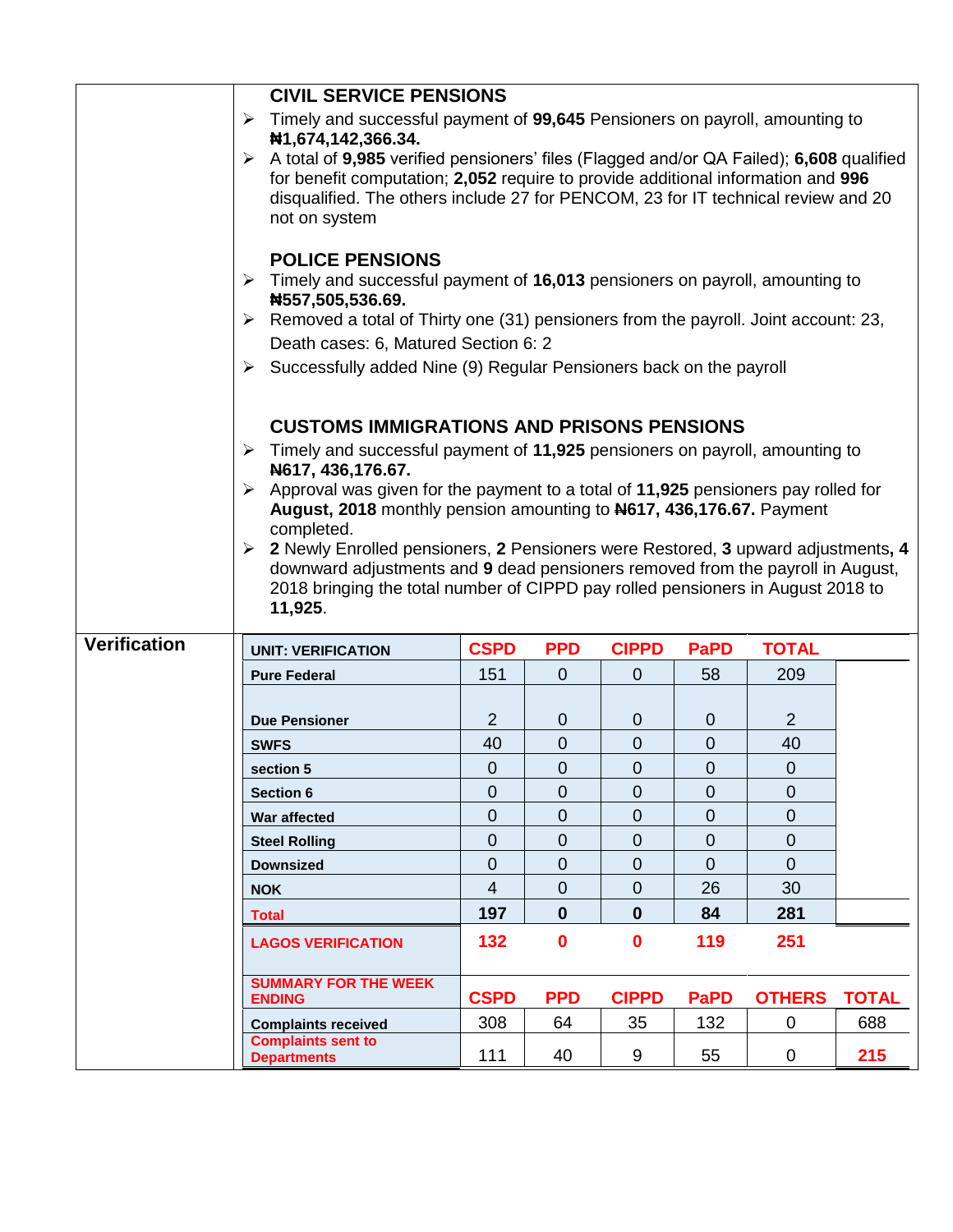| <b>Stakeholder</b>   | PTAD has continued to sustain its fraud awareness campaign through the Print and                                                                                |  |  |  |  |
|----------------------|-----------------------------------------------------------------------------------------------------------------------------------------------------------------|--|--|--|--|
| <b>Communication</b> | <b>Electronic Media</b>                                                                                                                                         |  |  |  |  |
| & Engagement         | PTAD held its Stakeholders' Forum for South West Zone pensioners under the<br>Defined Benefit Scheme (DBS), on August 30 <sup>th</sup> , 2018, in Lagos.        |  |  |  |  |
| Organizational       | The Staff Promotion framework has been developed and submitted to the Executive<br>$\bullet$                                                                    |  |  |  |  |
| <b>Growth</b>        | Secretary. The Directorate is in the process of conducting its 1 <sup>st</sup> ever promotion                                                                   |  |  |  |  |
|                      | exercise for staff since the creation of the agency.                                                                                                            |  |  |  |  |
|                      | The PTAD Conditions of Service and the PTAD Schemes of Service have been<br>$\bullet$                                                                           |  |  |  |  |
|                      | ratified by the Office of the Head of Service of the Federation, approved and                                                                                   |  |  |  |  |
|                      | delivered to the Directorate. This has now been shared with all staff.                                                                                          |  |  |  |  |
|                      | Attended SERVICOM Ministerial Committee Meeting held at OAGF to discuss the<br>progress of Ministerial agencies, in driving the SERVICOM initiative forward and |  |  |  |  |
|                      | challenges they are experiencing in their respective agencies.                                                                                                  |  |  |  |  |
|                      | Arranged for the SERVICOM advocacy visit to PTAD. This visit was aimed at giving<br>$\bullet$                                                                   |  |  |  |  |
|                      | them a general understanding of the workings of PTAD and its complaint resolution                                                                               |  |  |  |  |
|                      | process.                                                                                                                                                        |  |  |  |  |
| <b>Information</b>   | Key Activities for the month                                                                                                                                    |  |  |  |  |
| <b>Technology</b>    | Continue providing support to benefit computation of verified CSPD<br>$\circ$<br>pensioners.                                                                    |  |  |  |  |
|                      | Continue data Security Checks on PTAD Databases (Monitoring Audit<br>$\circ$                                                                                    |  |  |  |  |
|                      | trails and managing restrictions).                                                                                                                              |  |  |  |  |
|                      | Provide adequate support in for in-house verification exercise<br>$\circ$                                                                                       |  |  |  |  |
|                      | Prepare laptops in readiness for the proposed PaPD verification<br>$\circ$                                                                                      |  |  |  |  |
|                      | exercise.                                                                                                                                                       |  |  |  |  |
|                      | Setup video call session with state offices<br>$\circ$<br>In-house training for call center staff                                                               |  |  |  |  |
|                      | $\circ$<br>Activation of Windows key on Desktops                                                                                                                |  |  |  |  |
|                      | $\circ$<br>Trouble shooting<br>$\circ$                                                                                                                          |  |  |  |  |
|                      |                                                                                                                                                                 |  |  |  |  |
|                      | <b>Application Management</b>                                                                                                                                   |  |  |  |  |
|                      | o Generated various analysis on the verification data and payroll                                                                                               |  |  |  |  |
|                      | pensioner data for CSPD.<br>Support all Pension paying departments in generating pension reports                                                                |  |  |  |  |
|                      | and Payroll                                                                                                                                                     |  |  |  |  |
|                      | Preparation for the upcoming PaPD verification, setup and                                                                                                       |  |  |  |  |
|                      | configuration of Laptops and servers.                                                                                                                           |  |  |  |  |
|                      | Benefit computation for PPD was presented to stakeholders for<br>$\circ$                                                                                        |  |  |  |  |
|                      | review and input, project on-going                                                                                                                              |  |  |  |  |
|                      | Benefit computation for PaPD agencies NICON, Delta Steel and<br>$\circ$                                                                                         |  |  |  |  |
|                      | Nigerian Reinsurance<br>Mail tracker development in progress<br>$\circ$                                                                                         |  |  |  |  |
|                      |                                                                                                                                                                 |  |  |  |  |
|                      | Database Administration & PTAD Domain Management                                                                                                                |  |  |  |  |
|                      | Provided technical assistance to the in-house verification activities -<br>$\circ$                                                                              |  |  |  |  |
|                      | system deployment, printing assistance.<br>Created account for operations staff on the complaints system.                                                       |  |  |  |  |
|                      | $\circ$<br>Transfer of backup data to galaxy backbone<br>$\circ$                                                                                                |  |  |  |  |
|                      | Bi weekly backups of databases for enhance data protection<br>$\circ$                                                                                           |  |  |  |  |
|                      | Network Administrator                                                                                                                                           |  |  |  |  |
|                      | Daily routine check on network infrastructures to ensure all device<br>$\circ$<br>are working properly for the work of the week.                                |  |  |  |  |